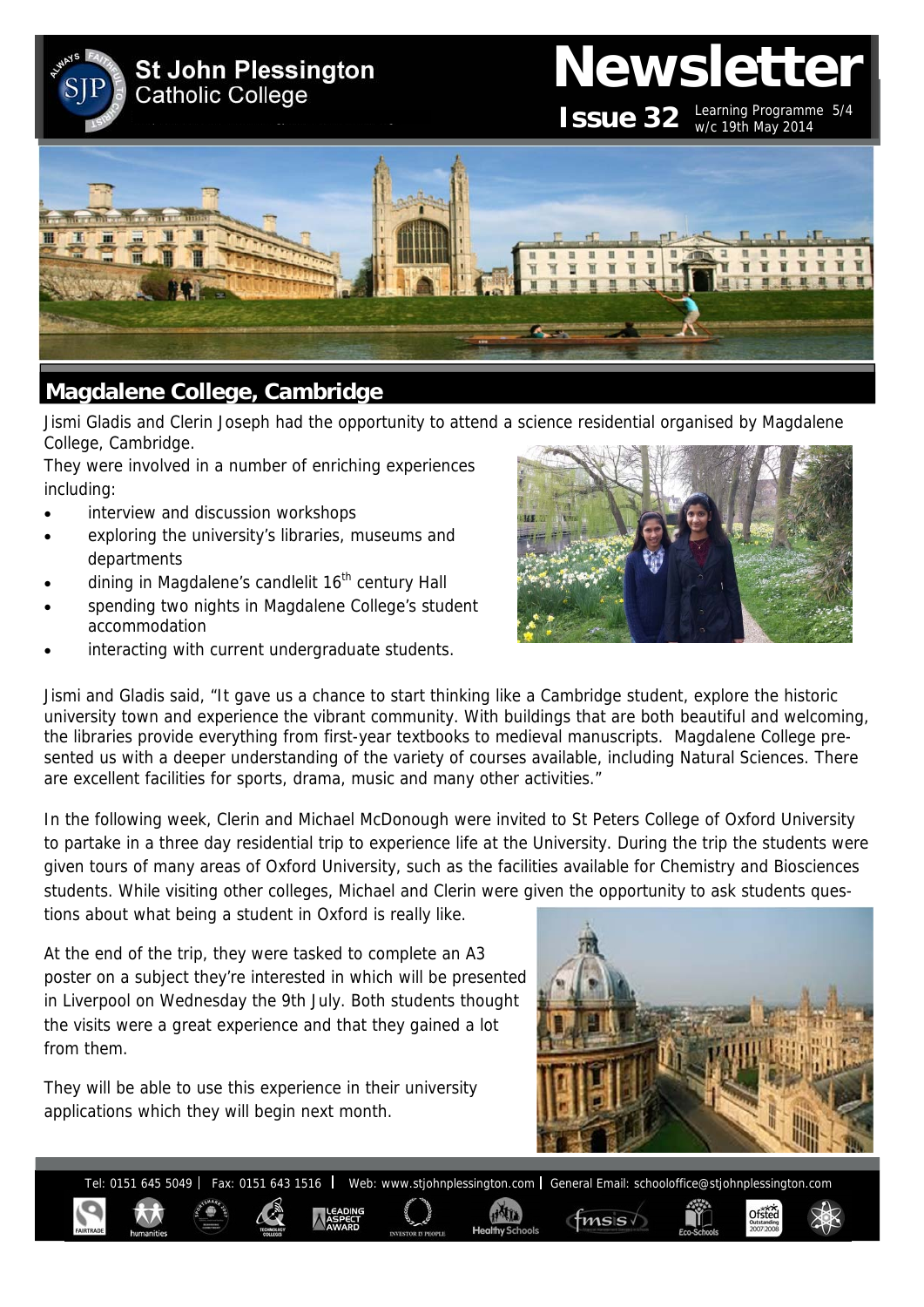### **Language Corner** VIVO Rewards Points

### **¡Tengo demasiado que hacer!**

Read through Cristina's complaint and answer the true or false questions. The first five correct answers to Mr Passmore will win Vivo points!

| the morning.<br>$2:$ Her bedroom is<br>always tidy.            |  |
|----------------------------------------------------------------|--|
| 3: Cristina has<br>many chores to<br>do.<br>4: She has to wash |  |
| the dishes too.<br>5: She has to take<br>the bins out          |  |
|                                                                |  |

### **MFL Clubs!**

TUESDAY: Year 7 & 8 – Having difficulty with your MFL homework? – Then come to **Lunch Club** every Tuesday during Academic Review. Get your pass from LA1 Tuesday breaktime. Don't miss out!

TUESDAY: Year 8 & 9 – FRENCH LANGUAGE LEARNERS. Want to enhance your language knowledge even further? Why not learn French? Every Tuesday at 3:20 in LA1. Be there.

Don't Forget. World Film Club this WEDNESDAY get your passes from MFL3 Wednesday break to avoid being locked out!

## **Coming Up**

- Sunday 8th June Tranmere Rovers Car Boot Sale in aid of Ghana trip
- Tuesday 10th June PE Awards trip Cheshire Oaks Bowling
- Wednesday 11th June Year 12 UCAS Liverpool University trip
- Friday 13th June GCSE River Field trip
- Tuesday 17th June Performing Arts awards trip - The Lion King
- Saturday 21st June Tesco Rock Ferry Bag Pack in aid of Ghana trip

- Congratulations to Year 7 who are in the lead. A massive 1200 Vivo points have been awarded.
- New products are now available on the VIVO shop.
- Remember that Extra Vivos are available for attendance to extra revision sessions.
- If you have any problem with your login details please speak to your Form Tutor.



**Attendance - 12/05/14 - 16/05/14** 



**Year 7 - 96.4% Year 8 - 94.1% Year 9 - 93.9% Year 10 - 94.0% Year 11 - 96.3%**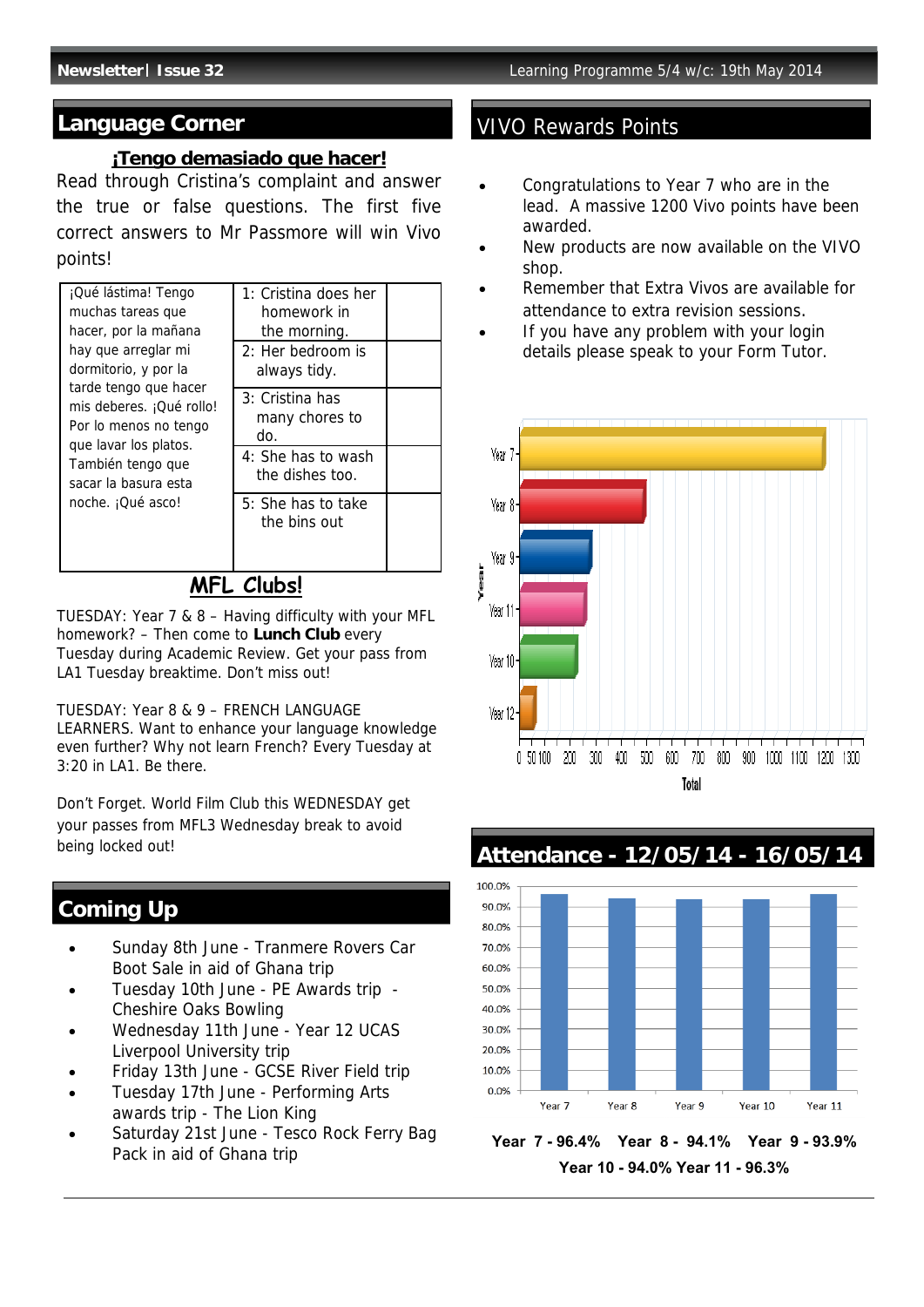## **Wirral Cup Final**

The Year 9 Boys Football Team were runners up in the Wirral Cup Final last Wednesday. They were unlucky to be beaten by a good Caldy side who battled hard to win. Fantastic goals from John Adediran and a man of the match performance from Cameron McGregor meant that SJP made the game a great occasion and were unlucky to miss out winning the trophy.





# Year 8 Football Success

Year 8 pupils played in a tournament at Woodchurch High School which was organised by Everton FC.

SJP managed to reach the final, despite coming up against tough competition, and managed to beat the hosts on penalties.

SJP now progress into the Merseyside stage of the competition which will be played at Everton's training ground, Finch Farm.